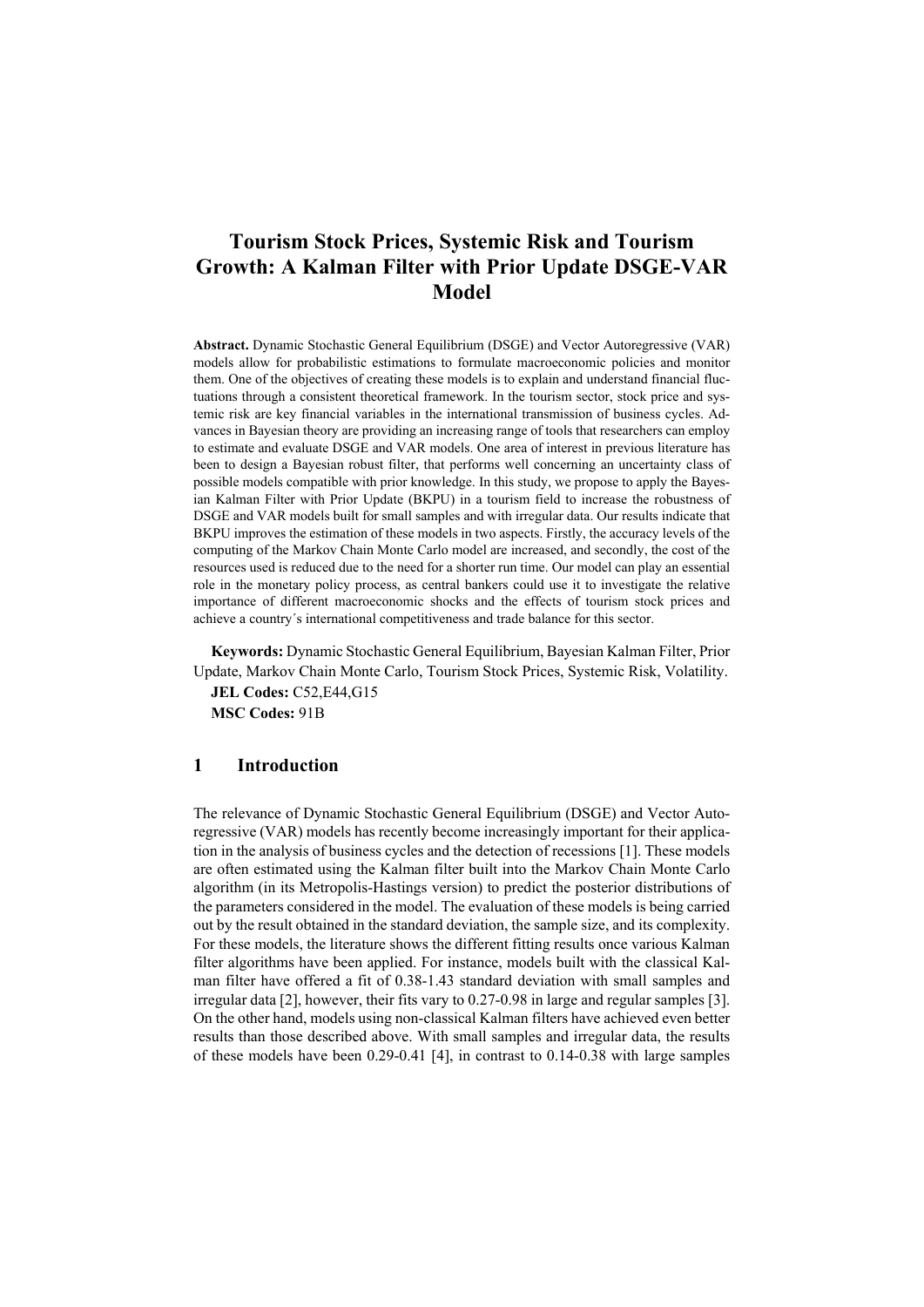and regular data [5]. Hence, it is noticed that the classical Kalman Filter presents an accuracy in the interval 0.82-0.43 after simulations with samples larger than 100 observations, not giving a deviation sufficiently low in a small sample (a deviation of 0.64 when using a sample size of under 100 observations) [6]. Other investigations have also used DSGE models to analyse the link between monetary policy and stock price and exchange rate volatility using the VAR method for that connection [7]. In this way, [8] analyzed the connection between American tourism companies for the period 2018- 2020, including the scenario of the Covid-19 pandemic. The analysis of the risk of contagion showed a significant increase during the Covid-19 pandemic. Small businesses become more systemically important in the pandemic, while the level of serious risk contagion harms the stock performance of American tourism companies. Since the tourism sector, stock price, and systemic risk are financial variables that are crucial for the transmission of economic cycles across borders, and most of the existing research in tourism is based on the hedonic method or the traditional single regression econometric model, it is essential to analyse these macroeconomic variables in this sector with DSGE models. Recent research has applied the DSGE models in other different areas of the tourism field [8,9]. [9] incorporated the VAR model into a DSGE framework for the analysis of tourism development and sustainable economic growth. The results show that a 10% rise in tourism productivity can improve the value-added of the tourism sector by more than 4.11% and boost about 0.5% of GDP growth. [8] suggested a DSGE model to understand the effect of an infectious disease outbreak on tourism, They concluded the suitability of DSGE model to address the impact of the health crisis in this scenario given that the duration and severity of the outbreak are uncertain.

In summary, all this research has applied DSGE models, which have an infinite-order VAR representation. Hence, VARs have been widely used in the forecasting literature evaluating DSGE models. However, due to many parameters and short time series, classical estimates of the coefficients of the unconstrained VAR are often imprecise and forecasts are of low quality due to large estimation errors. A common method to address this problem is to apply Bayesian techniques. For addressing these precision problems of the current DSGE and VAR models, this paper builds on the Bayesian Kalman Filter with Prior Updating (BKPU), having already established its methodological supremacy in other domains for accurate sampling with only a few observations and with non-regular distributions of data [10]. Compared to the classical Kalman Filter used, our results show, in terms of accuracy, a more robust estimation, especially in out-of-sample estimations, a better performance with small and irregular samples. Therefore, the misspecification of previous literature is reduced, as our results also show a better estimation of posterior distributions [11]. These results can be very valuable when applied in DSGE and VAR models, as well as in other macroeconomic models that guide policymakers and other related interest groups in performing estimations. To fill the gap in the existing literature, our investigation evaluates the tourism stock prices volatility and systemic risk applying a BKPU DSGE model for Spain, increasing the robustness of DSGE and VAR models built for small samples and with irregular data.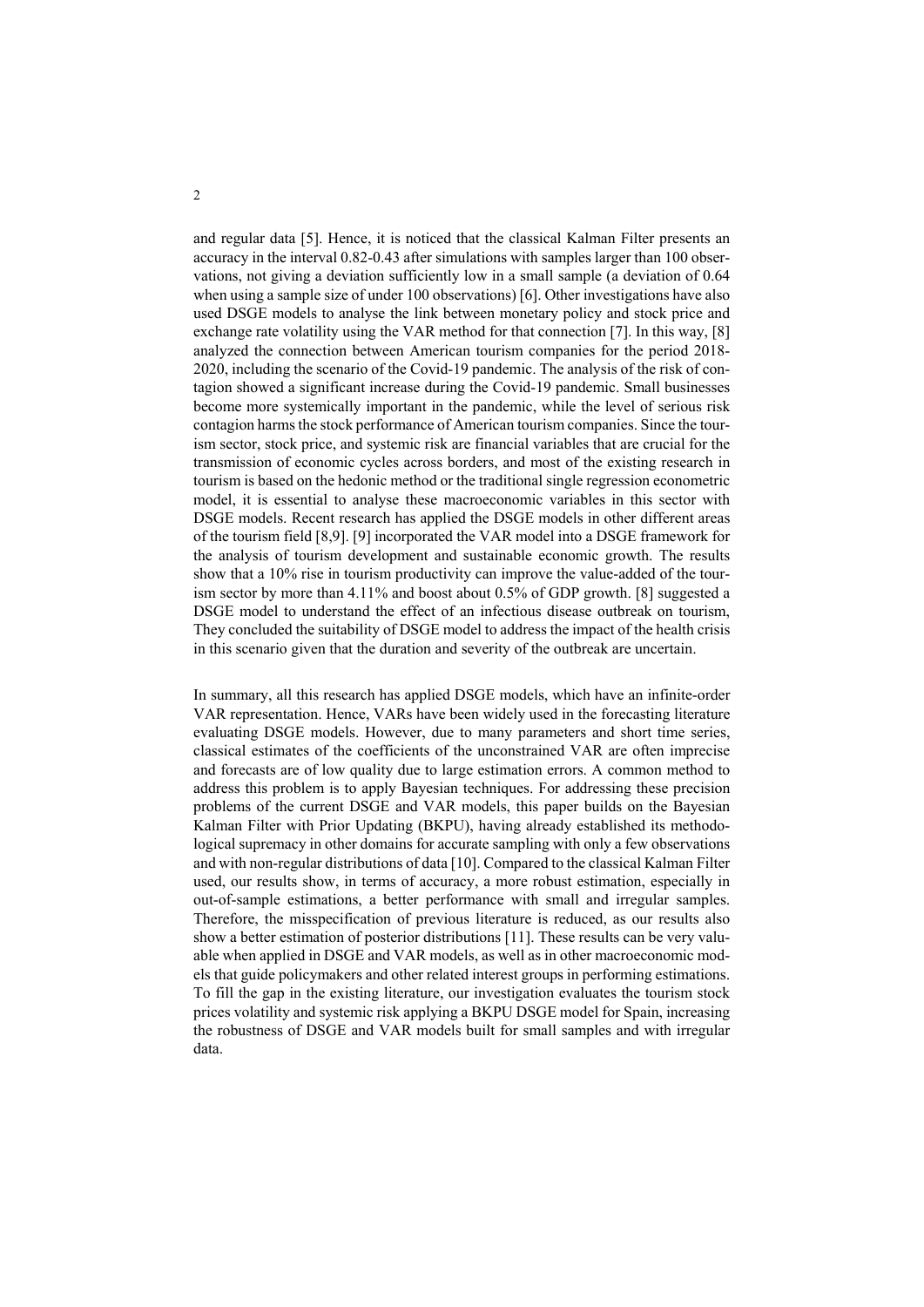## **2 Methods**

# **2.1. Bayesian Kalman Filter with Prior Update**

This algorithm framework involves similar recursive equations to those of the classical Kalman filter with the posterior effective noise statistics in place of the ordinary noise statistics. Posterior effective noise statistics represent the posterior distribution of the noise second-order statistics, namely, the covariance matrix, where the posterior distribution is obtained by incorporating observations into the prior distribution of unknown noise parameters. Now assume that the covariance matrices of the process and observation noise are not known and parameterized as  $E[u_k^{\theta_1}(u_l^{\theta_1})^T] = Q^{\theta_1} \delta_{kl}$ and  $E[v_k^{\theta_2}(v_l^{\theta_2})^T] = R^{\theta_2} \delta_{kl}, \theta = [\theta_1, \theta_2]$  being the set of unknown parameters governed by the prior distribution  $\pi(\theta)$ . The state-space model belongs to an uncertainty class  $\Theta$  ( $\theta \in \Theta$ ) of possible state-space models. If  $\theta_1$  and  $\theta_2$  are statistically independent, then the state-space model can be parameterized as  $x_{k+1}^{\theta_1} = \Phi_k x_k^{\theta_1} + \Gamma_k u_k^{\theta_1}$  (3) and  $y_k^{\theta} = H_k x_k^{\theta_1} + v_k^{\theta_2}$ . The intrinsically the Bayesian robust Kalman filter that provides optimal performance on average concerning a prior distribution has been developed using the notions of Bayesian orthogonality principle and Bayesian innovation process in [10], and its structure is completely similar to that of the classical Kalman filtering with the noise covariances and the Kalman gain matrix replaced by the expected noise covariances and the effective Kalman gain matrix, respectively. Being  $\psi_{IBR}(y; k)$  =  $arg \min_{\psi \in \Psi} E_{\theta} [C_{\theta}(x_k, \psi(y; k))]$  where the expectation is taken relative to the prior distribution  $\pi(\theta)$  governing  $\Theta$ ,  $C_{\theta}$ (.) characterizes the filter cost relative to  $\theta$ , and  $\psi_{IBR}$  is called an intrinsically Bayesian robust filter [10]. Considering the state-space model in  $y_k^{\theta}$  and  $\psi_{IBR}(y; k)$ , let  $Y_{k-1} = \{y_0, ..., y_{k-1}\}\$  and  $X_k = \{x_0, ..., x_k\}\$  be the sequences of observations and states up to times k−1 and k, respectively, with  $f(\theta, Y_{k-1}, X_k)$  being the joint probability distribution of the uncertainty class Θ and observations and states. In the context of optimal Bayesian filtering theory, we seek a linear filter of the form  $\hat{x}_k^{\theta} = \sum_{l \le k-1} G_{k,l}^{\theta} y_l^{\theta} G_{k,l}^{\theta} = \arg \min_{G_{k,l} \in G} E_{\theta} \left[ E \left[ \left( x_k^{\theta_1} - \sum_{l \le k-1} G_{k,l} y_l^{\theta} \right)^T \times \left( x_k^{\theta_1} - \sum_{l \le k-1} G_{k,l} y_l^{\theta} \right)^T \right] \right]$  $\sum_{k=1}$  G<sub>k,1</sub>y<sub>1</sub><sup>0</sup>) |  $|Y_{k-1}|$ , where G is the vector space of all n × m matrix-valued func-

tions,  $G_{k,l \in G}$  is a mapping  $G_{k,l}: N \times N \to R^{n \times m}$  such that  $\sum_{k=1}^{\infty} \sum_{l=1}^{\infty} ||G_{k,l}||_2 < \infty$ ,  $||\cdot||_2$ being the  $L_2$  norm and  $\hat{x}_k^{\theta}$  is called the optimal Bayesian least-squares estimate of  $x_k^{\theta}$ . The following theorem, definition, and lemma are essential for the derivation of the OBKF framework and are restatements of their counterparts in [10] concerning the posterior distribution. The linear estimate  $\hat{x}_{k}^{\theta}$  obtained in the last equation of the prior paragraph, is an optimal Bayesian least-squares estimate of  $x_k^{\theta}$ , if and only if  $E_{\theta} \left[ E \left[ (x_k^{\theta_1} - \hat{x}_k^{\theta}) (y_l^{\theta})^T \right] | Y_{k-1} \right] = 0_{n \times m} \quad \forall l \leq k - 1.$ 

Consider this state-space model and let  $\hat{x}_k^{\theta}$  be a linear estimate of  $x_k^{\theta}$  that satisfies this space, then the random process  $\tilde{z}_k^{\theta} = y_k^{\theta} - H_k \hat{x}_k^{\theta}$  is a zero-mean process, called the Bayesian innovation process, and  $\forall l, l' \leq k - 1$ , we have  $E_{\theta} \left[ E \left[ \tilde{z}_l^{\theta} (\tilde{z}_l^{\theta})^T \right] | Y_{k-1} \right] =$  $E_{\theta} [H_1 P_1^{x,\theta} H_1^T + R^{\theta_2} |Y_{k-1}] \delta_{ll'}$  where  $P_1^{x,\theta} = E[(x_1^{\theta_1} - \hat{x}_1^{\theta}) (x_1^{\theta_1} - \hat{x}_1^{\theta})^T]$  is the estimation error covariance matrix of the OBKF at time l relative to θ. Let  $\breve{x}_k^{\theta} = \sum_{l \leq k-1} G_{k,l} \tilde{z}_l^{\theta}$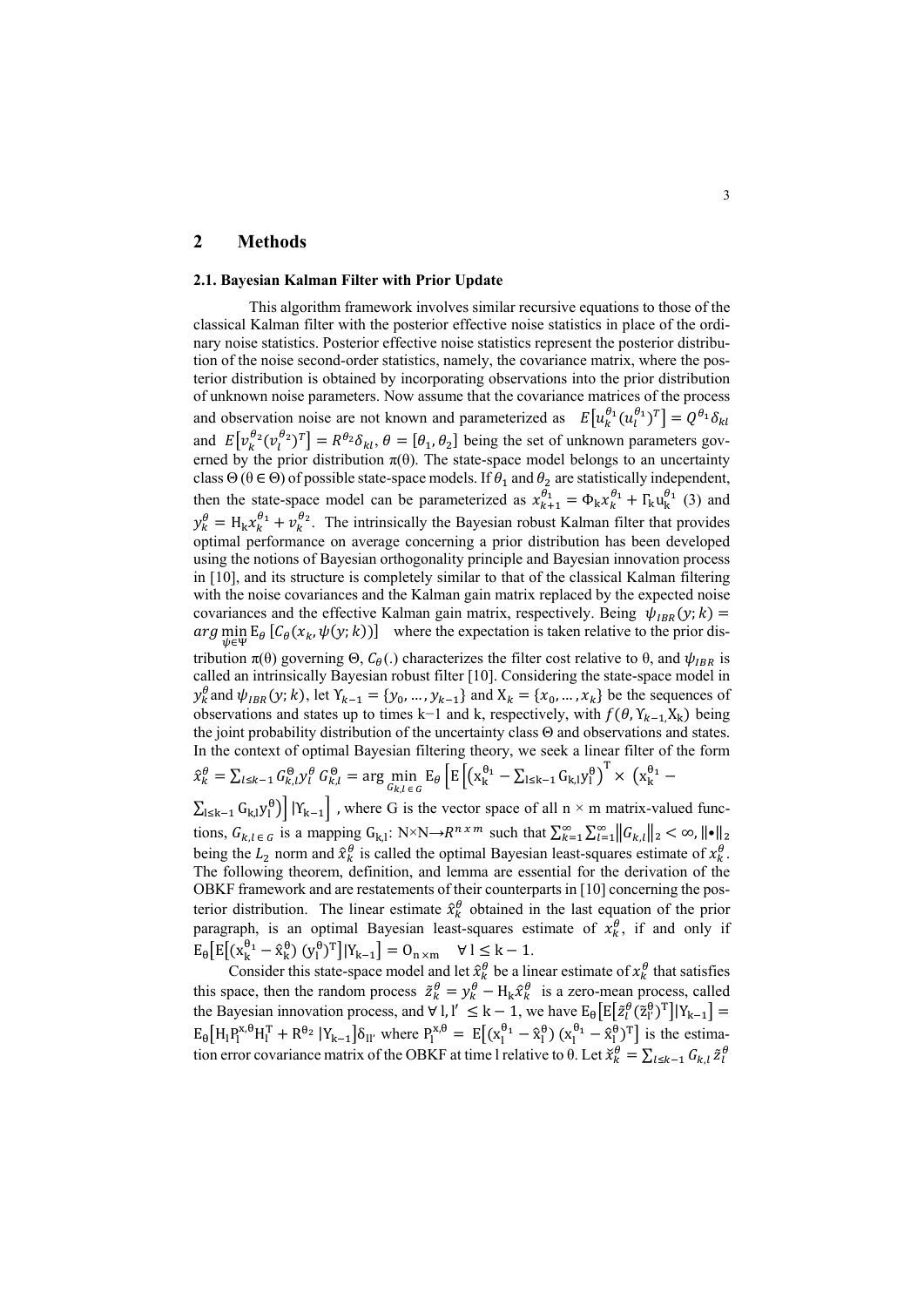be an estimate of  $x_k^{\theta}$  obtained using the information in  $\tilde{z}_l^{\theta} = y_l^{\theta} - H_k \tilde{x}_l^{\theta}$ , such that,  $E_{\theta} \left[ E \left[ (x_k^{\theta_1} - \breve{x}_k^{\theta}) (\tilde{z}_l^{\theta})^T \right] | Y_{k-1} \right] = 0_{n \times m}$ . Then  $E_{\theta} \left[ E \left[ (x_k^{\theta_1} - \breve{x}_k^{\theta}) (y_l^{\theta})^T \right] | Y_{k-1} \right] =$  $O_{n \times m}$ . Using the Bayesian orthogonality principle and the Bayesian innovation process, the recursive equations constituting the OBKF can be found similar to those for the Kalman filter in [10]. According to this, we can write  $\hat{x}_{k}^{\theta}$  that satisfies the previous equations as:  $\hat{x}_{k}^{\theta} = \sum_{l \leq k-1} G_{k,l}^{\theta} \tilde{z}_{l}^{\theta}$ .

Using  $\hat{x}_k^{\theta} = \sum_{l \le k-1} E_{\theta} \left[ E \left[ x_k^{\theta_1} (\tilde{z}_l^{\theta})^T \right] | Y_{k-1} \right] E_{\theta}^{-1} \left[ H_l P_l^{x, \theta} H_l^T + R^{\theta^2} | Y_{k-1} \right] \tilde{z}_l^{\theta}$ , an update equation for  $\hat{x}_{k}^{\theta}$  can be found as  $\hat{x}_{k+1}^{\theta} = \Phi_k \hat{x}_{k}^{\theta} + \Phi_k K_k^{\theta *} \hat{z}_{k}^{\theta}$ , where  $K_k^{\theta *} =$  $E_\theta[P_k^{x,\theta}|Y_{k-1}]H_k^TE_\theta^{-1}[H_kP_k^{x,\theta}H_k^T+R^{\theta^2}|Y_{k-1}]$  is the posterior effective Kalman gain matrix. Note that we use  $K_k^{\Theta^*}$  and  $K_k^{\Theta}$  to distinguish between the effective Kalman gain matrix obtained relative to the posterior distribution in this paper and the one obtained relative to the prior distribution in [10]. Letting  $x_k^{e,\theta} = \hat{x}_k^{\theta_1} - \hat{x}_k^{\theta}$  be the Bayesian leastsquares estimation error at time k, the update equation for  $x_k^{e,\theta}$  is  $x_{k+1}^{e,\theta}$  $\Phi_k \left( I - K_k^{\Theta^*} H_k \right) x_k^{e, \theta} + \Gamma_k u_k^{\theta_1} - \Phi_k K_k^{\Theta^*} v_k^{\theta_2}$ . Letting  $P_{k+1}^{x, \theta} = E \left[ x_{k+1}^{e, \theta} \left( x_{k+1}^{e, \theta} \right)^T \right]$  and after some mathematical manipulations,  $E_{\theta} [P_{k+1}^{x,\theta}|Y_{k}] = \Phi_{k} (I - K_{k}^{\Theta*}H_{k}) E_{\theta} [P_{k}^{x,\theta}|Y_{k}] \Phi_{k}^{T} +$  $\Gamma_k \mathrm{E}_{\theta} \big[ Q^{\theta_1} | \mathrm{Y}_k \big] \Gamma_k^T.$ 

To implement an OBKF, we need to compute the conditional expectations  $E_{\theta}[Q^{\theta_1}|Y_k]$  and  $E_{\theta}[R^{\theta_1}|Y_k]$  concerning the posterior distribution  $\pi(\theta |Y_k) \propto$  $f(y_k|\theta)\pi(\theta)$ , where  $f(y_k|\theta)$  is the likelihood function of  $\theta$  given the sequence of observations  $y_k$ . As there is no closed-form solution for  $\pi(\theta|Y_k)$  for many prior distributions, we employ a Markov Chain Monte Carlo (MCMC) method to generate samples from the posterior distribution  $\pi(\theta|Y_k)$  and then approximate  $E_\theta[Q^{\theta_1}|Y_k]$  and  $E_{\theta} [R^{\theta^2} | Y_k]$  as sample means of the generated MCMC samples. First, we need to compute the likelihood function  $f(y_k|\theta)$ . Assume that node  $\alpha_i$  has received message  $\mu_{\beta_i \to \alpha_i} = (S_i, M_i, \mathcal{E}_i)$ . Now we aim to compute the outgoing message  $\mu_{\beta_{i+1} \to \alpha_{i+1}}$  from node  $\beta_{i+1}$  to node  $\alpha_{i+1}$ . Computing  $\mu_{\beta_{i+1}\to\alpha_{i+1}}$  corresponds to the computation of the following integral:  $\int_{x_i} \mathcal{N}(x_{i+1}; \Phi_i x_i, \tilde{Q}_i^{\theta_1}) \mathcal{N}(y_i, H_i x_i, R^{\theta_2}) \times S_i \mathcal{N}(x_i; M_i, \mathcal{E}_i) dx_i$ . The solution of the integral given in (20) is a scaled multivariate Gaussian function  $S_{i+1}$   $\mathcal{N}(x_{i+1}, M_{i+1}, \mathcal{E}_{i+1})$ , whose parameters  $S_{i+1}$ ,  $M_{i+1}$ , and  $\mathcal{E}_{i+1}$  are given by  $\mathcal{E}_{i+1}^{-1}$  $(\tilde{Q}_{i}^{\theta_{1}})^{-1} - (\tilde{Q}_{i}^{\theta_{1}})^{-1} \Phi_{i} \Lambda_{i} \Phi_{i}^{T} (\tilde{Q}_{i}^{\theta_{1}})^{-1}, \qquad M_{i+1} = \mathcal{E}_{i+1} (\tilde{Q}_{i}^{\theta_{1}})^{-1} \Phi_{i} \Lambda_{i} (H_{i}^{T} (R^{\theta_{2}})^{-1} y_{i} +$  $\mathcal{E}_i^{-1}M_i$ ) and  $S_{i+1} = S_i \left| \frac{|\Lambda_i| |\mathcal{E}_{i+1}|}{|\partial \theta_{1}|\mathcal{E}_i|} \right|$  $\left| \tilde{Q}_i^{\theta_1} |\varepsilon_i| \right|$  $\mathcal{N}(y_i; O_{m \times 1}, R^{\theta_2}) \times$ 

 $\exp\left(\frac{M_{i+1}^T \mathcal{E}_{i+1}^{-1} M_{i+1} + W_i^T \Lambda_i W_i - M_i^T \mathcal{E}_i^{-1} M_i}{2}\right)$ , where  $W_i = H_i^T (R^{\theta_2})^{-1} y_i + \mathcal{E}_i^{-1} M_i$  and  $\Lambda_i =$  $(\Phi_i^T (\tilde{Q}_i^{\theta_1})^{-1} \Phi_i + H_i^T (R^{\theta_2})^{-1} H_i + \mathcal{E}_i^{-1})^{-1}.$ 

The update rules given should be iterated for  $0 \le i \le k - 1$  to finally obtain the message  $\mu_{\beta_k \to \alpha_k} = (S_k, M_k, \mathcal{E}_k)$ . Then the likelihood function is obtained as  $f(y_k|\theta) =$  $\int_{x_k} \mathcal{N}(y_k; H_k x_k, R^{\theta_2}) S_k \mathcal{N}(x_k, M_k, \mathcal{E}_k) dx_k = \int_{x_k} \frac{S_k}{\sqrt{(2-N^2)R^2}}$  $\sqrt{(2\pi)^m |R^{\theta_2}| \sqrt{(2\pi)^n |\mathcal{E}_k|}}$  $\mathsf{x}$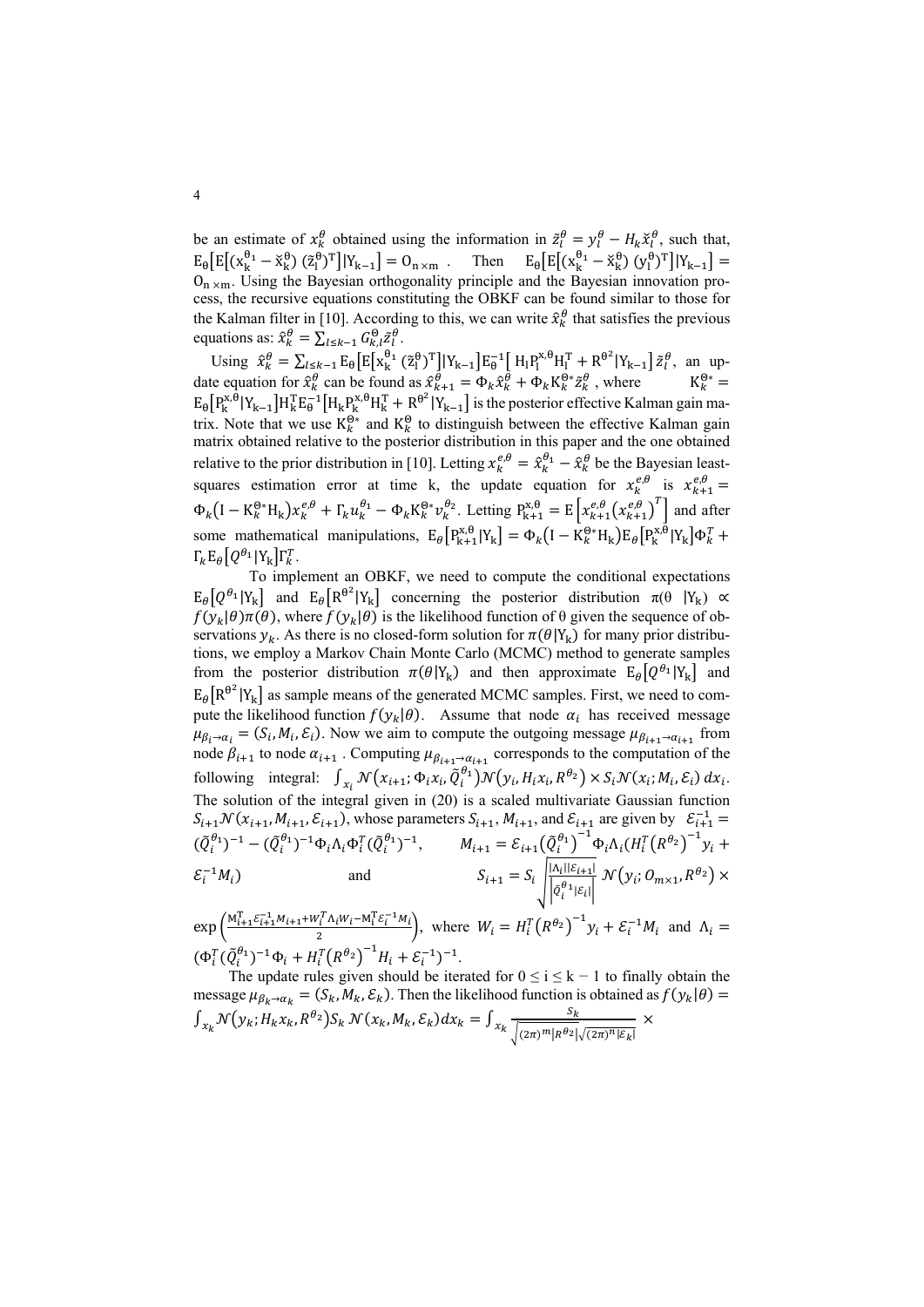$exp\left(\frac{-1}{2}(y_k - H_k x_k)^T (R^{\theta_2})^{-1} (y_k - H_k x_k) + (x_k - M_k)^T \mathcal{E}_k^{-1} (x_k - M_k)\right) dx_k$ . To estimate the posterior effective noise statistics  $E_\theta[Q^{\theta_1}|Y_k]$  and  $E_\theta[R^{\theta_2}|Y_k]$ , we employ the Metropolis-Hastings MCMC [4]. Let the last accepted MCMC sample in the sequence of samples be  $\theta^{(j)}$  generated at the j-th iteration. A candidate MCMC sample  $\theta^{candidate}$  will be drawn according to a proposal distribution f( $\theta^{candidate} | \theta^{(j)}$ ). The candidate MCMC sample  $\theta^{candidate}$  will be either accepted or rejected according to an acceptance ratio r defined as  $r = min\left\{1, \frac{f(\theta^{(j)}|\theta^{candidate})f(y_k|\theta^{candidate})\pi(\theta^{candidate})}{f(\theta^{candidate}|\theta^{(j)})f(y_k|\theta^{(j)})\pi(\theta^{(j)})}\right\}$  $min\left\{1,\frac{f(y_k|\theta^{candidate})\pi(\theta^{candidate})}{f(y_k|\theta^{(j)})\pi(\theta^{(j)})}\right\}$ , where the second formula is used when the proposal distribution is symmetric,  $f(\theta^{candid}|\theta^{(j)}) = f(\theta^{(j)}|\theta^{candid})$ . The (j + 1)-th MCMC sample is:  $\theta^{(j+1)} = \begin{cases} \theta^{candidate} \\ \theta^{(j)} \end{cases}$  otherwise . The positivity of the proposal distribution  $(f(\theta^{candidate} | \theta^{(j)}) > 0$  for any  $\theta^{(j)}$ ) is a sufficient condition for having an ergodic Markov chain of MCMC samples whose steady-state distribution is the target distribution  $\pi(\theta|Y_k)[12,13]$ .

## **2.2. DSGE Model**

According to [13], a DSGE model can be used to examine tourism with the general balance of the economy (see Table 1).

| <b>Functions</b>                                                                                                                                                                                                                                                                                                                  | <b>rapic 1.</b> Dynamic Stochastic Ocheral Equinorium (DSOE)<br><b>Variables</b>                                                                                                                                                                                                                                                                                                                                                                                                                                                                                                                                                                                                                                                 |
|-----------------------------------------------------------------------------------------------------------------------------------------------------------------------------------------------------------------------------------------------------------------------------------------------------------------------------------|----------------------------------------------------------------------------------------------------------------------------------------------------------------------------------------------------------------------------------------------------------------------------------------------------------------------------------------------------------------------------------------------------------------------------------------------------------------------------------------------------------------------------------------------------------------------------------------------------------------------------------------------------------------------------------------------------------------------------------|
| The utility function of households                                                                                                                                                                                                                                                                                                |                                                                                                                                                                                                                                                                                                                                                                                                                                                                                                                                                                                                                                                                                                                                  |
| $U\!\!=E_0\sum\limits_{-\!=\!=\!=\!=\!=}\! \beta^{\!\frac{1}{2}}\beta^{\!\frac{[C_{\!C_{\!T}\!+\!D_{\!C_{\!T}\!+\!1}})^{\frac{(1-\!1)(\!-\!1)(\!-\!1)(\!-\!1)(\!-\!1)(\!-\!1)(\!-\!1)(\!-\!1)(\!-\!1)(\!-\!1)(\!-\!1)(\!-\!1)(\!-\!1)(\!-\!1)(\!-\!1)(\!-\!1)(\!-\!1)(\!-\!1)(\!-\!1)(\!-\!1)(\!-\!1)(\!-\!1)(\!-\!1)(\!-\!1)(\!$ | $E_0$ expected utility function hypothesis<br>$\beta$ : discounted rate<br>h: typifies the habit persistence of consumption<br>Ct: (using a CES function) is composed by:<br>$C_{L,t}$ : Tourism goods<br>$C_{NT, t}$ : Non-tourism goods<br>$C_{P_i} t$ : Public services<br>ut: Unemployment rate<br>Lalt: Private land supply shock<br>$\zeta_{a,t}$ : The exogenous variable that is estimated by an auto-<br>regression process to represent the result of private land inputs<br>on the economy<br>$\sigma$ , $v_1$ , and $v_2$ : the parameters of the constant elasticity of sub-<br>stitution (CES)<br>$C_{M, t}$ : is composed by:<br>$C_{MT, t}$ : Imports of tourism products<br>$C_{MNT, t}$ : Non-tourism products |
| The production functions of the tourism and non-tourism activities                                                                                                                                                                                                                                                                |                                                                                                                                                                                                                                                                                                                                                                                                                                                                                                                                                                                                                                                                                                                                  |
| $\begin{array}{l} \displaystyle Y_{T,t} = \Omega_{T,t} K_{T,t}^{\alpha_1} N_{T,t}^{\alpha_2} L a_{T,t}^{1-\alpha_1-\alpha_2}\\ \displaystyle Y_{NT,t} {=} {\Omega_{NT,t} K_{NT}^{\alpha_3}} N_{NT}^{1-\alpha_3}\\ \end{array}$                                                                                                    | $Y_{i,t}$ (i = T, NT): The value-added of the given sector<br>$Q_{i,t}$ (i = T, NT): The productivity function connected to<br>the effects of physical capital and public sector<br>$K_{i,t}$ (i = T, NT): The physical capital and is calculated by<br>the process: $K_{i, t+1} = I_{i, t} + (1-\delta)K_{i, t}$ (i= T, NT)<br>$I_{i,t}$ : The physical capital investment in every<br>sector                                                                                                                                                                                                                                                                                                                                   |

**Table 1.** Dynamic Stochastic General Equilibrium (DSGE)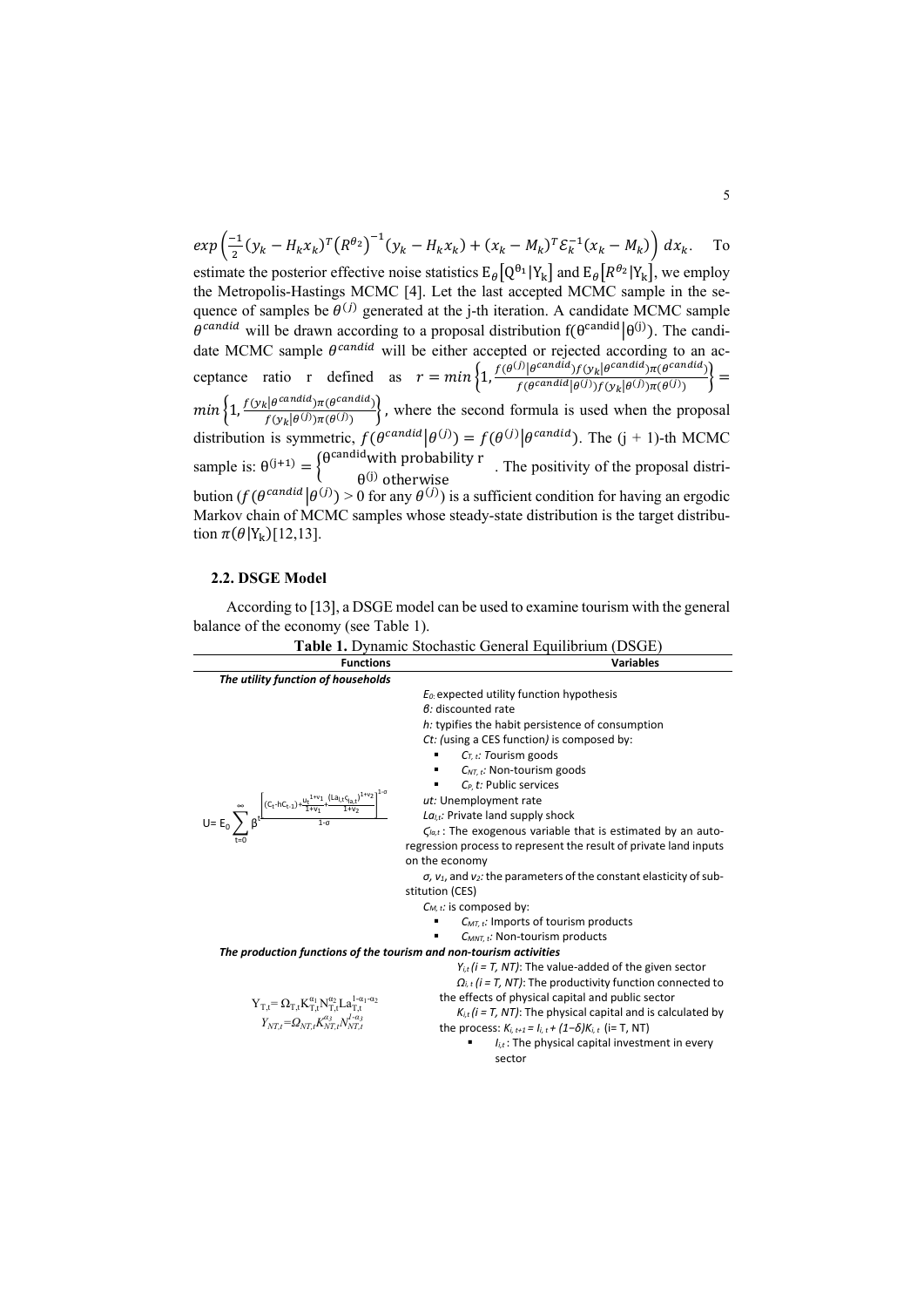*δ*: The depreciation rate

*Ni, t:* Human capital enhancement:

- $N_{i, t} = H_t n_{i, t}$  (*i* = *T*, *NT*, *P*)
	- $n_{i,t}$ : points out the labor force for the sectors *Ht :* The spill‐over effects of capital and the
	- accumulation of human capital $La_{\tau,t}$ : The private land rentals to the tourism sector

*The productivity function connected to the effects of physical capital and public sector* 

*At:* The auto‐regression processes of the total produc‐ tivity shocks

*Ai,t:* The auto‐regression processes of the sector that point out sector and total productivity shocks

*ζP, t*: The exogenous shock to the spill‐over effects of public sector

 $Q_{if}$ =

$$
A_t A_{i,t} (\zeta_{P,t} Y_{P,t})^{\varphi_{P,i}} K_{i,t}^{\varphi_i} \left( \frac{K_{P,\ t}}{K_{T,t} + K_{NT,t}} \right)^{\varphi_{c,i}} \qquad i = (T, NT)
$$

*YP,t* the effect of public sector *Ki,t: The* effect of physical capital  $\left(\frac{K_{P_r t}}{K_{T_r t}+K_{NT_r t}}\right)^{\varphi_{c,i}}$ : The spillover effect of  $K_{p,t}$  $\varphi_{P,i}$ : The effect of the public sector *φc,i* :The effect of the private sector (*i = T, NT*): The parameters

*ζH,t*: The shock to human capital accumulation

*δH:* The depreciation rate of human capital  $H_t^{\pi_i}$ : The externality of experience

 $E_{i,t}^{a_i}$  and  $\left(Y_{i,t}$ -*EX<sub>i,t</sub>* $\right)^{b_i}$  : The effect of the tourism product

*EXNT,t:* The non‐tourism products

*ai*, *bi* and *πi*: The parameters

#### *The spill‐over effects of capital and the accumulation of human capital*  $EX_{T,t}$ : The exports of tourism

$$
\begin{aligned} H_t &= \\ \frac{EX_{T,\,t}^{\alpha_T}\Big(Y_{T,\,t}-EX_{T,\,t}\Big)^{b_T}\zeta_{H,\,t}}{H_t^{\pi_T}} + \frac{EX_{NT,\,t}^{\alpha_{NT}}\Big(Y_{NT,\,t}-EX_{NT,\,t}\Big)^{b_{NT}}}{H_t^{\pi_{NT}}} \\ \delta_{H}H_{t-1} \end{aligned}
$$

#### *Systemic Risk (Risk Contagion)*

$$
X_{j,t} = g\left(\beta_{j|R_j}^T R_{j,t}\right) + \epsilon_{j,t}
$$

 $\widehat{Covak_{j|\tilde{R}_{j,t,\tau}}}^{TENET}\equiv \widehat{g}\,(\widehat{\beta}_{j|\tilde{R}_{j}}^{T}\widetilde{R}_{j,t})$ 

$$
\begin{aligned} \widehat{D}_{j|\tilde{R}_j} & \equiv \frac{\partial \widehat{g}\left(\widehat{\beta}_{j|R_j}^T R_{j,t}\right)}{\partial R_{j,t}} \Bigg| R_{j,t=} \widetilde{R}_{j,t} \\ & = \widehat{g}\left(\widehat{\beta}_{j|\tilde{R}_j}^T \widetilde{R}_{j,t}\right) \widehat{\beta}_{j|\tilde{R}_j} \end{aligned}
$$

*The exports*

$$
EX_{i,t} = \left(\frac{P_{i,t}}{RER_t}\right)^{\theta_{EX_i}} Y_{ROW,t}^{\omega_i} \quad (i=T, NT)
$$

$$
P_{H,t} = \overline{P_{H,t}} + \eta P_{N,t}
$$

$$
P_{T,t}=\left[a_{H}P_{H,t} \frac{\rho}{\rho-1}+a_{F}P_{F,t}^{\frac{\rho}{\rho-1}}\right]^{\frac{\rho}{\rho-1}}
$$

$$
R_{j,t} \equiv \{X_{-j,t}, M_{t-1}, B_{j,t-1}\}
$$

on human capital

 $X_{-i,t} \equiv \{X_{1,t}, X_{2,t}, ..., X_{k,t}\}\;$  is the set of (k-1) independent variables such as the log-returns of tourism stocks, except tourism stock j, and k number o tourism stocks which is 95 in our case.  $\boldsymbol{\tau}$ 

$$
\beta_{j|R_j} \equiv \left\{ \beta_{j|-j}, \beta_{j|M}, \beta_{j|B_j} \right\}
$$

 $\widehat{Covak_{j|\tilde{R}_{j,t,\tau}}}^{TENET}$  is the TENET risk that contains other tourism stocks on tourism stock j and integrates the non-linearity displayed in the shape of a link function (g.).

 $\left(\frac{P_{i,t}}{RER_t}\right)$ : The real exchange rate in USD RER<sub>t</sub>: The exchange rate Y<sub>ROW,t</sub>: The world income level

 $P_{H,t}$ : Consumer price if the Home traded goods  $\overline{P_{H,t}}$ : Price of Home traded goods at producer level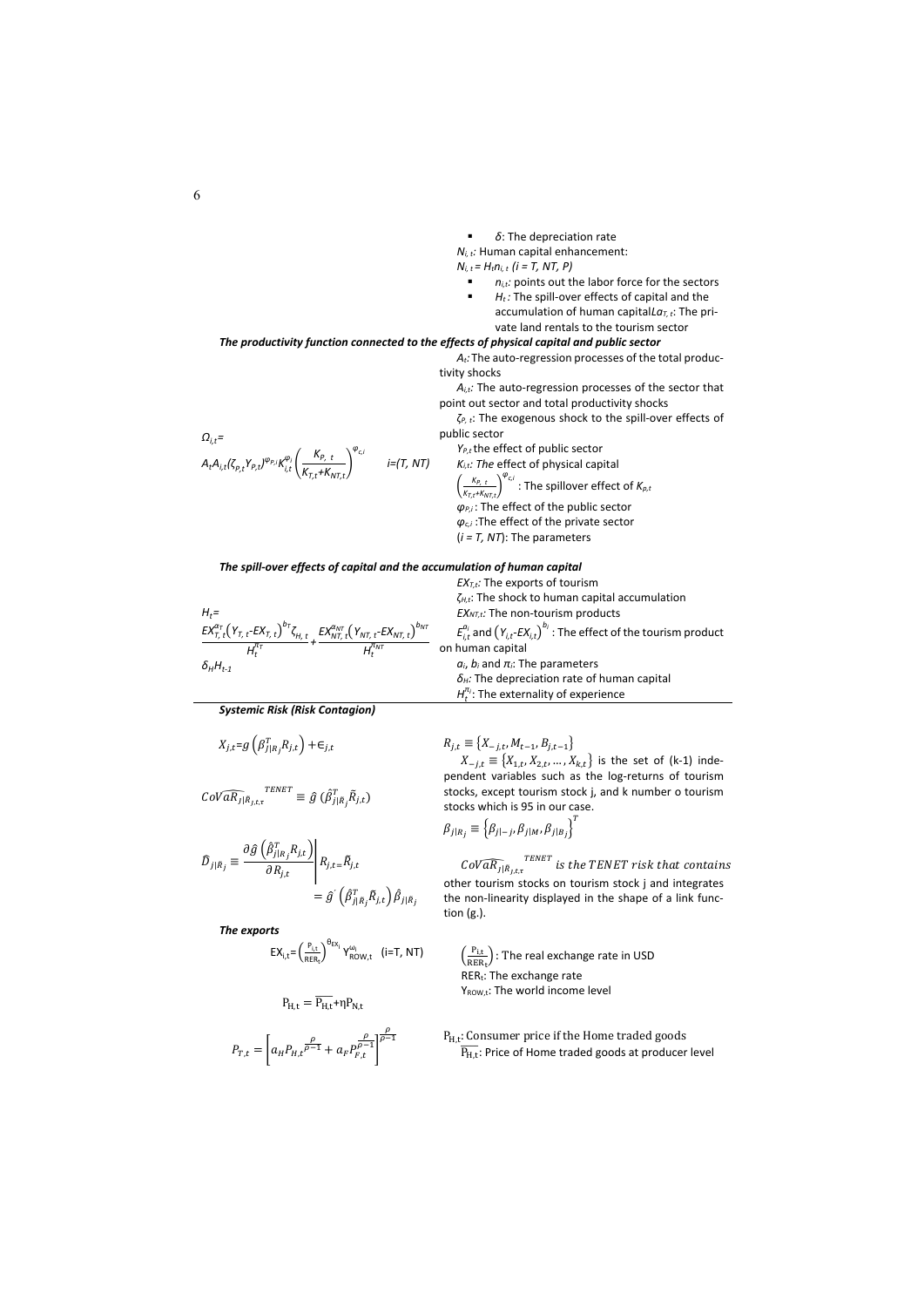$$
P_{t} = \left[ a_{T} P_{T,t} \frac{\phi}{\phi - 1} + a_{N} P_{N,t} \frac{\phi}{\phi - 1} \right] \frac{\phi}{\phi - 1}
$$
  

$$
AC_{H,t}^{p}(h) = \frac{k_{H}^{p}}{2} \left( \frac{\bar{p}_{t}(h)}{\bar{p}_{t-1(h)}} - \pi \right)^{2} D_{H,t}
$$
  

$$
AC_{H,t}^{p*}(h) = \frac{k_{H}^{*p}}{2} \left( \frac{\bar{p}_{t}^{*}(h)}{\bar{p}_{t-1}^{*}(h)} - \pi \right)^{2} D_{H,t}
$$
  

$$
AC_{t}^{p}(n) = \frac{k_{N}^{p}}{2} \left( \frac{p_{t}(n)}{p_{t-1}(n)} - \pi \right)^{2} D_{N,t}
$$

*The Government and the Equilibrium* 

$$
G_t = \left(\frac{g_t}{1 + g_t}\right) Y_t = T_t
$$

$$
E_t\{\mathcal{F}_{t,t+1}\prod_{t+1}\Omega_{t+1}\}=Q_t
$$

 $(\sum_t -1)(C_t - hC_{t-1})$  $= \xi Q_t + (1$  $-\xi E_t \{ \mathcal{F}_{t,t+1} \prod_{t+1} \sum_{t+1} (C_{t+1} h C_t) \}$  $Q_t = E_t \{ \mathcal{F}_{t,t+1} \prod_{t+1} [Q_{t+1} + D_{t+1}] \}$ 

 $\eta P_{N,t}$ : Value of the nontraded goods that are necessary to distribute to consumers

 $AC_{H,t}^p(h)$  and  $AC_{H,t}^{p*}(h)$ : The price adjustment costs faced by firms in the traded goods according to the des‐ tination market.

 $AC_t^p(n)$ : The price adjustment costs faced by firms in the non‐traded goods.

 $G_t$ : Government purchases. We assume a public sector that consumes a fraction  $T_t$  of the output of each good, being  $g_{t=-\log(1-T_t)}$  $Y_t$ : Aggregate output

The present discounted real value of future financial wealth equals the current level of the real stock‐price index

State equation for aggregate consumption

Standard pricing equation is micro‐founded on the consumer´s optimal behavior.

Against this backdrop, we develop a DSGE-VAR model (see Table 2). First, we have determined a vector of endogenous variables to express the model VAR. Then, we have defined the vector of VAR variables, where is it established the trade-weighted nominal exchange rate in the United States. Therefore, growth in the trade-weighted nominal exchange rate causes the U.S. dollar to depreciate. Nevertheless, the DSGE-VAR estimation requires a hierarchical prior, for this reason, we have carried out the DSGE parameter vector. First, we use the DSGE model to generate artificial data according to the prior distributions of the DSGE-VAR estimation. Second, these data are subsequently taken as priors for the Bayesian VAR estimation [13]. Finally, is necessary to stipulate a posterior distribution:  $p(\Phi, \sum_{u'} \theta / Y) = p(\Phi, \sum_{u'} \theta, Y) p(\theta | Y)$  for correctly estimating the model

Table 2: **DSGE-VAR Model**

| <b>Functions</b>                                     | <b>Variables</b>                                                                                                                                                                         |
|------------------------------------------------------|------------------------------------------------------------------------------------------------------------------------------------------------------------------------------------------|
| <b>The model VAR</b>                                 |                                                                                                                                                                                          |
|                                                      | $y_t^V$ : represent an nH $\times$ 1 vector cor-<br>responding to endogenous variables<br>for $t = 1$ , T                                                                                |
| $y_t^v = c + B_1 y_{t-1}^v +  + B_p y_{t-n}^v + u_t$ | c: Group of terms<br>p: The VAR lag length<br>[B1, , Bp]: Parameter matrices<br>ut: The vector of forecast errors<br>defined by the multivariate normal<br>distribution N (0; $\sum u$ ) |
| <b>Vector of VAR variables</b>                       |                                                                                                                                                                                          |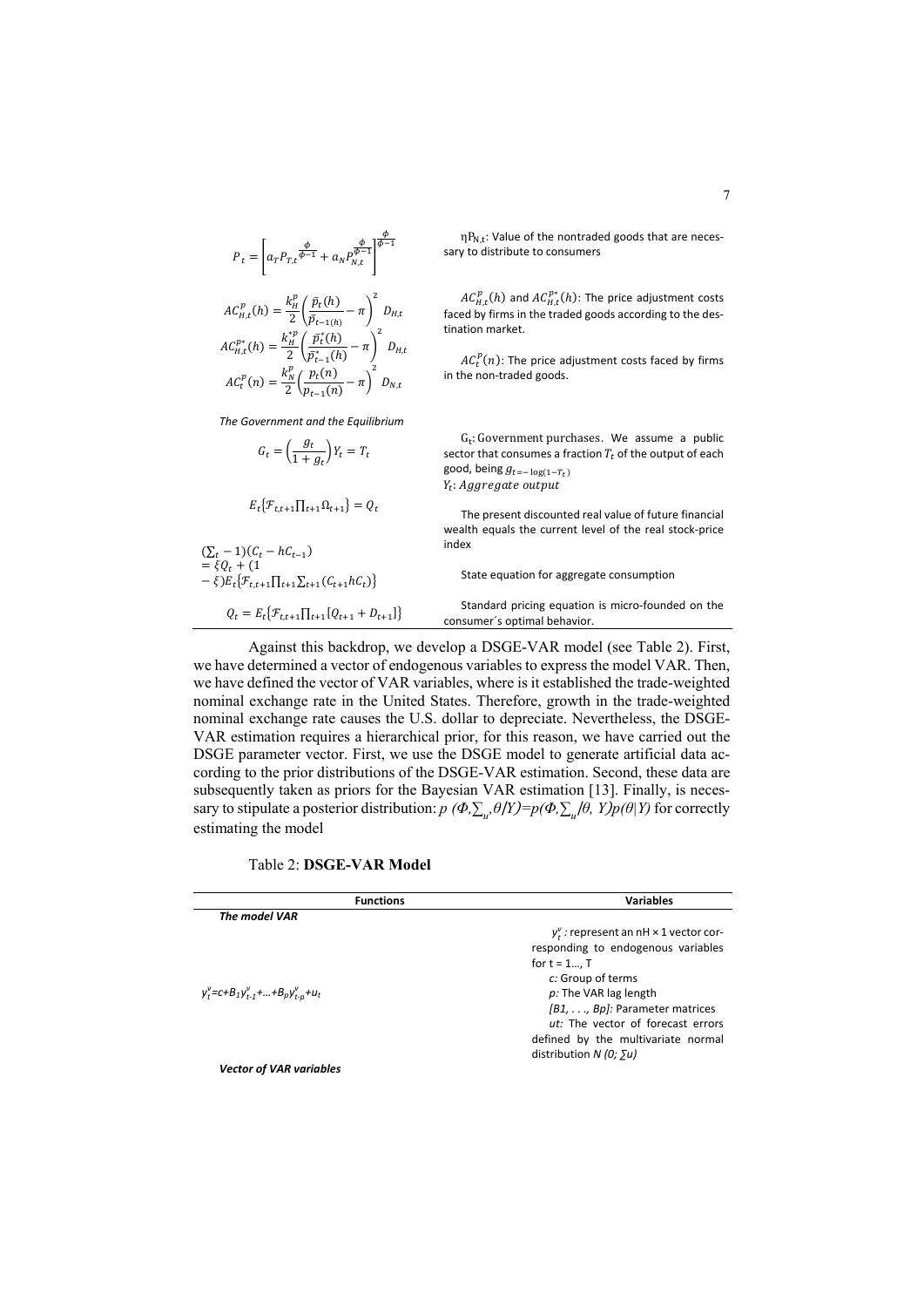| $y_t^{v'}$ =100×[ $\Delta$ log(Y <sub>T, t</sub> ), $\Delta$ log(Y <sub>NT,t</sub> ), $\Delta$ log(C <sub>t</sub> ), $\Delta$ log(GDP <sub>t</sub> ), $4\Delta$ log(P <sub>t</sub> ),R<br>$\triangle$ log(TSP <sub>t</sub> ), $\triangle$ log( $\widehat{VaR}_{i,t}$ <sub>r</sub> )] | YT,t: The production in the tourism<br>sector<br>YNT,t: The production in the non-<br>tourism sector<br>Ct: Per capita real consumption<br>GDPt: Per capita real GDP<br>Pt: Applies the GDP deflator<br>Rt: The federal funds rate adjusted<br>at the annual rate<br>EXt: The trade-weighted nominal<br>exchange rate in Spain<br>$TSP_t$ : The tourism stock prices in-<br>dex for Spanish companies<br>$\text{VaR}_{i,t,\tau}$ : Estimation of the systemic<br>interdependence among Spanish tour-<br>ism stocks |
|--------------------------------------------------------------------------------------------------------------------------------------------------------------------------------------------------------------------------------------------------------------------------------------|--------------------------------------------------------------------------------------------------------------------------------------------------------------------------------------------------------------------------------------------------------------------------------------------------------------------------------------------------------------------------------------------------------------------------------------------------------------------------------------------------------------------|
| <b>The DSGE-VAR estimation</b>                                                                                                                                                                                                                                                       |                                                                                                                                                                                                                                                                                                                                                                                                                                                                                                                    |
| $Y^{\nu} = X^{\nu} \Phi + u_{\nu}$                                                                                                                                                                                                                                                   | $Y_t^V$ be a TxnH matrix with each row<br>consisting of $y_t^{\nu}$<br>Xv be a $T \times k$ matrix with the $t$ -th<br>row containing in $x_t^{v'} \equiv \left[1, y_{t-1}^{v'}, , y_{t-0}^{v'}\right]$<br>where $k \equiv 1 + px$ nH.<br>$\phi$ : The maximum-likelihood esti-<br>mator is calculated according to DSGE<br>parameters vector                                                                                                                                                                      |
| <b>DSGE</b> parameters vector                                                                                                                                                                                                                                                        |                                                                                                                                                                                                                                                                                                                                                                                                                                                                                                                    |
| $\widetilde{\Phi}(\theta) = (\lambda T \Gamma_{X^{\nu} X^{\nu}}(\theta) + X^{\nu'} X^{\nu})^{-1} (\lambda T \Gamma_{X^{\nu} X^{\nu}}(\theta) + X^{\nu'} Y^{\nu})$                                                                                                                    | $\vartheta$ : Vector consisting of the DSGE<br>parameters<br>EDh: The expectation operator<br>conditional on the DSGE parameter<br>vector $\vartheta$                                                                                                                                                                                                                                                                                                                                                              |

#### **3. Empirical Results**

The sample period in the valuation of the model has been from 1992Q1 to 2021Q3, during which data from the Spanish economy have been used. These data have been extracted from the Federal Reserve Economic Data (FRED) of the Federal Reserve Bank of St. Louis, Eurostat, and SABI (Iberian Balance Sheet Analysis System of Bureau Van Dijk). Once the posterior distribution has been estimated, it is also useful to perform an estimation of the so-called Marginal Data Density (MDD) for DSGE models  $p(Y) = \int p(Y / \theta) p(\theta) d\theta$ . In this study, the posterior moments are estimated with the three models proposed (DSGE, VAR, and DSGE-VAR). We employ the Metropolis algorithm to simulate the posterior distribution to evaluate the accuracy of the models, running these algorithms 10,000 times and calculating the means and standard deviations of the posterior moment estimates in all runs. Tables 4 report the results of the estimates obtained by the different models with the prior distribution previously inserted and the posterior distribution from the estimation. To guarantee greater robustness in the estimates, three stages of the configuration of the DSGE model described above have been carried out. Table 4 shows the MDD estimates after the estimation of the models developed. These results demonstrate the greater stability offered by the DSGE-VAR model compared to the rest, especially in light of the deviations

8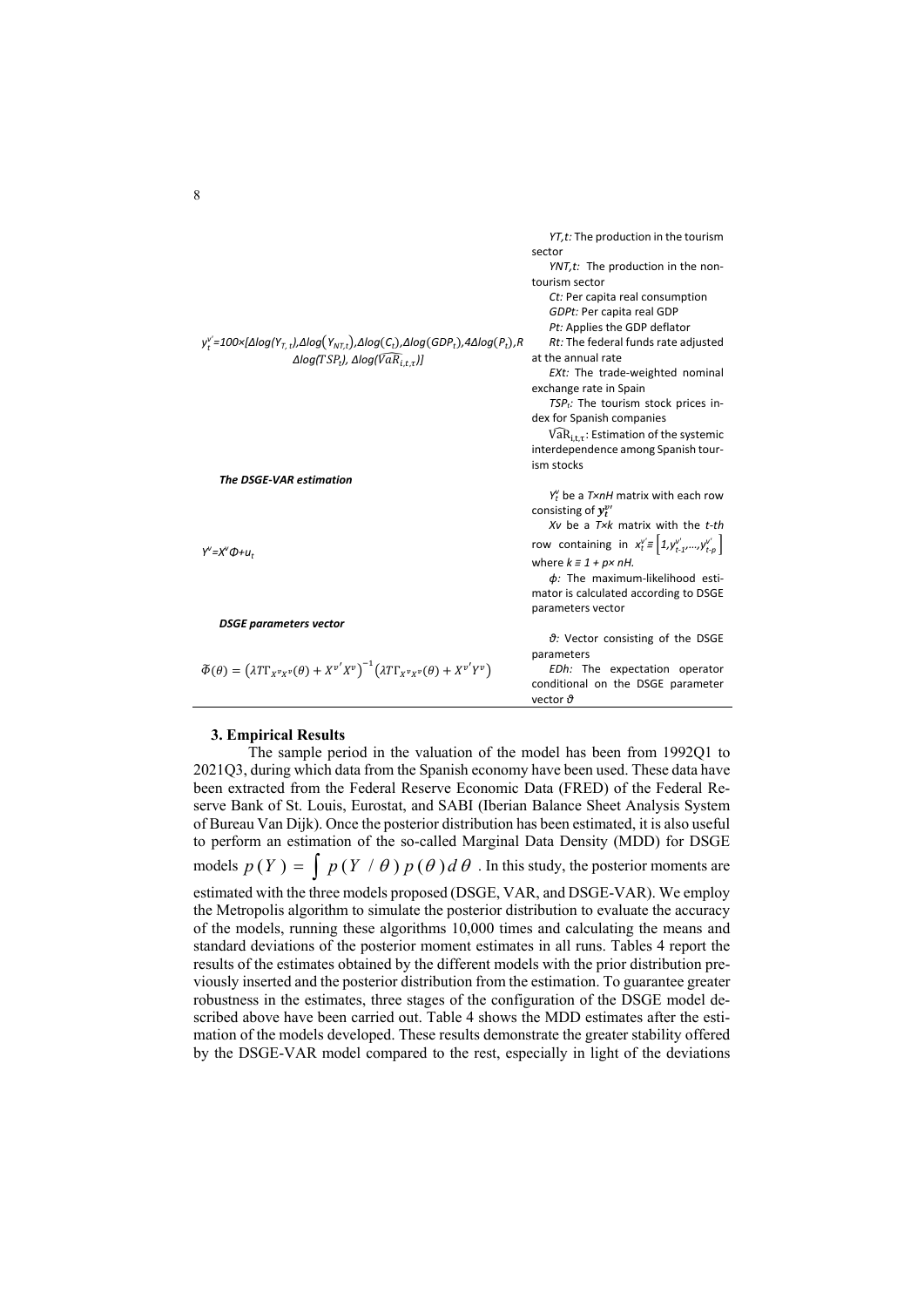obtained for three settings. The results of the new Kalman filter with Prior Update improve the results of the Classical Kalman Filter, just as it improves the precision results shown in previous works [1,5,6], even if it is small and irregular samples like the one used in the present study.

|          |                           |                              | Classical Kalman Filter    |                   | Bayesian Kalman Filter with Prior<br>Update |  |  |
|----------|---------------------------|------------------------------|----------------------------|-------------------|---------------------------------------------|--|--|
| N        | Model                     | <b>MEAN</b><br>(Log)<br>MDD) | <b>STD</b><br>(Log<br>MDD) | MEAN (Log<br>MDD) | <b>STD</b><br>$($ Log<br>MDD)               |  |  |
|          |                           |                              | <b>Prior Distribution</b>  |                   |                                             |  |  |
|          | <b>DSGE</b>               | $-1728.812$                  | 0.81                       | $-1357.738$       | 0.49                                        |  |  |
| 10       | <b>VAR</b><br>$-1754.258$ |                              | 0.87                       | $-1384.483$       | 0.55                                        |  |  |
| $\theta$ | <b>DSGE</b><br>-VAR       | $-1711.593$                  | 0.76                       | $-1274.524$       | 0.41                                        |  |  |
|          |                           |                              |                            |                   |                                             |  |  |
|          | <b>DSGE</b>               | $-1625.851$                  | 0.74                       | $-1236.104$       | 0.39                                        |  |  |
| 50       | <b>VAR</b>                | $-1664.593$                  | 0.82                       | $-1286.342$       | 0.44                                        |  |  |
| $\theta$ | <b>DSGE</b><br>-VAR       | $-1572.294$                  | 0.71                       | $-1238.592$       | 0.32                                        |  |  |

**Table 4.** Log MDD Estimates (Base Model)

Note: N is the sample size; STD is the standard deviation

Table 5 provides the mean and standard deviation of the prior distributions of each parameter for Spain. The mean of the posterior distributions and the range of the 90% interval estimated by the Bayesian approach are presented. The estimation results of some of the structural parameters, such as  $\beta$ ,  $\delta$ ,  $\alpha$ <sub>3</sub>,  $\alpha$ <sub>4</sub>, and  $h$ , work as the prior means according to the structure of the optimal equations used in some previous works [13]. The parameter  $\alpha_l$  increases from 0.41 to 0.58 but  $\alpha_2$  decreases from 0.50 to 0.11. By comparison with the non-tourism and public services sectors, the output of the tourism sector continues to be more labor-dependent, which is consistent with the realities of the tourism sector. On the other side, the coefficients of leisure  $(v_1)$ , private land  $(v_2)$ , and intertemporal substitution  $(σ)$  are estimated as 2.06, 1.97, and 1.98, which after dividing the unity by these results shows us the following elasticities 0.485, 0.508 and 0.505 respectively. In the three cases, the elasticities are less than 1, which is in line with previous works [13]. The substitute elasticity between tourism and non-tourism goods  $(\theta_1)$  is 0.42.

**Table 5**. Estimations results for Spain (Main components)

|                                                                |          | <b>Prior Distribution</b>    | Pos-<br>terior<br>Distri-<br>bution |      | 90%<br>Interval |
|----------------------------------------------------------------|----------|------------------------------|-------------------------------------|------|-----------------|
|                                                                |          |                              |                                     | Low  | High            |
| Physical Capital Depreciation Rate                             | $\delta$ | Beta<br>(0.03, 0.00)         | 0.03                                | 0.01 | 0.04            |
| Output Elasticity of Physical Capital<br>in the Tourism Sector | $\alpha$ | <b>B</b> eta<br>(0.41, 0.10) | 0.58                                | 0.56 | 0.63            |
| Output Elasticity of Human Capital in<br>the Tourism Sector    | a2       | <b>B</b> eta<br>(0.50, 0.10) | 0.11                                | 0.07 | 0.16            |
| <b>Habit Persistent</b>                                        | h        | Beta<br>(0.81, 0.01)         | 0.79                                | 0.73 | 0.84            |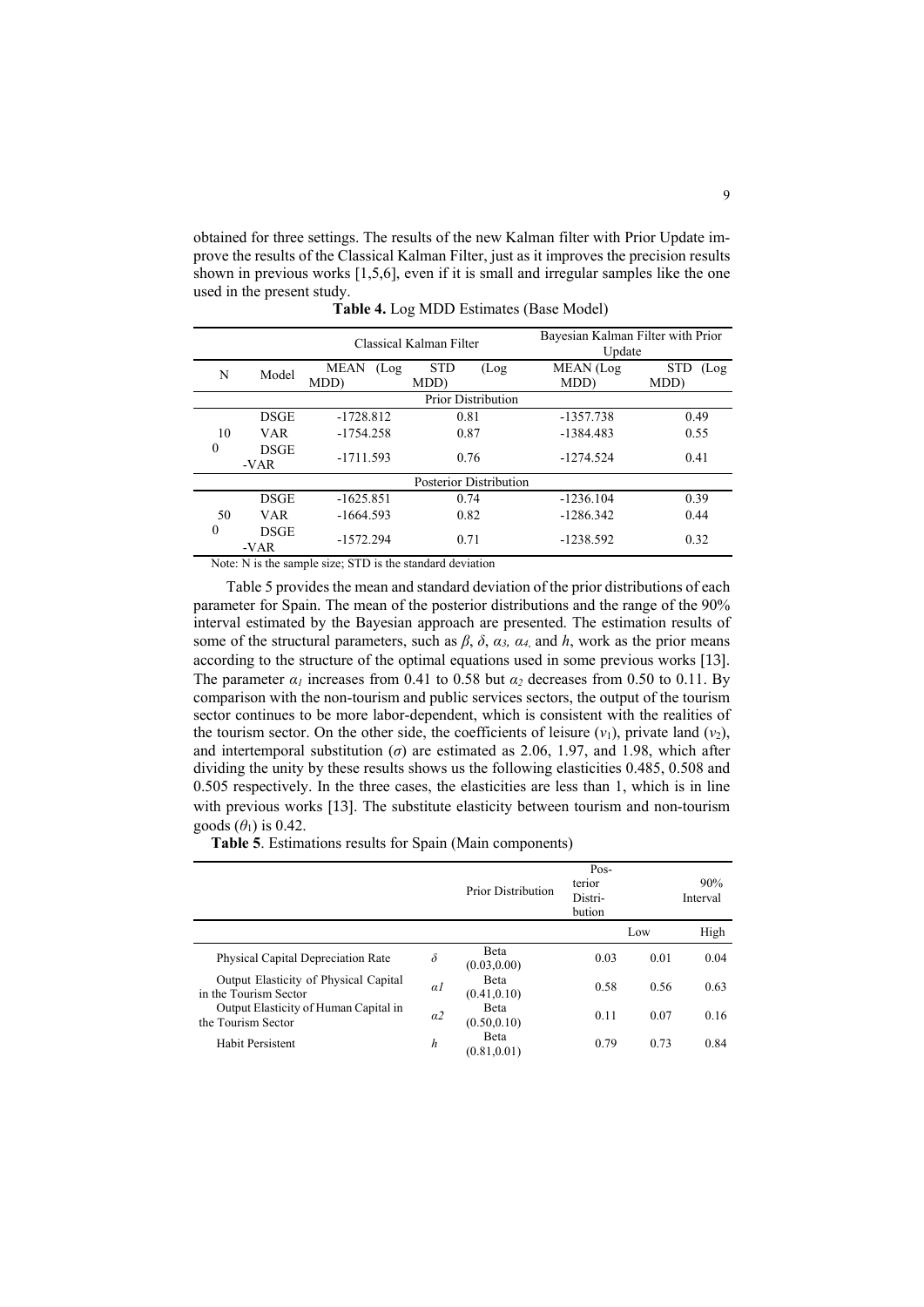| <b>Elasticity of Leisure</b>                                                               | $v_I$                           | Gamma<br>(2.00, 0.10) | 2.06 | 2.03 | 2.11 |
|--------------------------------------------------------------------------------------------|---------------------------------|-----------------------|------|------|------|
| Elasticity of Private Land                                                                 | v <sub>2</sub>                  | Gamma<br>(2.00, 0.10) | 1.97 | 1.96 | 2.01 |
| Elasticity of Intertemporal Substitu-<br>tion                                              | $\sigma$                        | Gamma<br>(2.00, 0.10) | 1.98 | 1.97 | 2.00 |
| Substitute Elasticity between Tour-<br>ism, Non-tourism Goods and Public Ser-<br>vices     | $\theta_I$                      | Gamma<br>(0.42, 0.10) | 0.42 | 0.36 | 0.47 |
| Substitute Elasticity between FDI and<br>Domestic Investment                               | $\theta_2$                      | Gamma<br>(1.45, 0.10) | 1.34 | 1.28 | 1.40 |
| Substitute Elasticity between Tour-<br>ism and Non-tourism Imports                         | $\theta_3$                      | Gamma<br>(0.40, 0.10) | 0.43 | 0.39 | 0.44 |
| Price Elasticity of Tourism Exports<br>(Absolute)                                          | $\theta_{\rm{EX},\,T}$          | Gamma<br>(0.40, 0.10) | 0.45 | 0.42 | 0.47 |
| Price Elasticity of Non-tourism Ex-<br>ports (Absolute)                                    | $\theta E$ ,                    | Gamma<br>(0.20, 0.10) | 0.28 | 0.24 | 0.33 |
| Income Elasticity of Tourism Exports                                                       | $\omega T$                      | Gamma<br>(0.75, 0.10) | 1.08 | 1.05 | 1.15 |
| Income Elasticity of Non-tourism Ex-<br>ports                                              | $\omega NT$                     | Gamma<br>(0.30, 0.10) | 0.07 | 0.02 | 0.09 |
| Autoregressive Coefficient of Return<br>Rate                                               | $\theta$ tr                     | Beta<br>(0.80, 0.10)  | 0.84 | 0.80 | 0.90 |
| Elasticity of Price in the Taylor Rule                                                     | $\theta_p$                      | Gamma<br>(1.70, 0.10) | 1.83 | 1.81 | 1.85 |
| Elasticity of GDP in the Taylor Rule                                                       | $\theta$ y                      | Gamma<br>(0.15, 0.05) | 0.17 | 0.16 | 0.24 |
| Elasticity of Tourism Exports in Hu-<br>man Capital Accumulation                           | $a_T$                           | Gamma<br>(0.25, 0.10) | 0.51 | 0.47 | 0.56 |
| Elasticity of Non-exports of the Tour-<br>ism Sector in Human Capital Accumula-<br>tion    | $b_T$                           | Gamma<br>(0.05, 0.01) | 0.06 | 0.01 | 0.11 |
| Scale Effect of Human Capital Accu-<br>mulated by the Tourism Sector                       | $\pi T$                         | Gamma<br>(0.30, 0.10) | 0.24 | 0.23 | 0.26 |
| Elasticity of Non-tourism Exports in<br>Human Capital Accumulation                         | a T                             | Gamma<br>(0.30, 0.10) | 0.47 | 0.46 | 0.51 |
| Elasticity of Non-exports in the Non-<br>tourism sector of Human Capital Accu-<br>mulation | B T                             | Gamma<br>(0.05, 0.01) | 0.05 | 0.01 | 0.07 |
| Scale Effect of Human Capital Accu-<br>mulated by the Non-tourism Sector                   | $\Pi$ $T$                       | Gamma<br>(0.30, 0.10) | 0.42 | 0.41 | 0.45 |
| Depreciation Rate of Human Capital                                                         | $\delta_{\scriptscriptstyle H}$ | Gamma<br>(0.05, 0.01) | 0.08 | 0.02 | 0.12 |
| Spill-over Effect of Public Service on<br>Tourism Productivity                             | $\varphi P$ ,                   | Gamma<br>(0.10, 0.01) | 0.14 | 0.09 | 0.17 |
| Spill-over Effect of Tourism Physical<br>Capital on its Productivity                       | $\varphi_T$                     | Gamma<br>(0.05, 0.01) | 0.03 | 0.01 | 0.04 |
| Congestion Effect of Physical Capital<br>on Tourism Productivity                           | $\varphi C$ ,                   | Gamma<br>(0.06, 0.01) | 0.05 | 0.01 | 0.09 |
| Spill-over Effect of Public Service on<br>Non-tourism Productivity                         | $\varphi P$ ,                   | Gamma<br>(0.10, 0.01) | 0.14 | 0.10 | 0.17 |
| Spill-over Effect of Non-tourism<br>Physical Capital on its Productivity                   | $\varphi$ T                     | Gamma<br>(0.05, 0.01) | 0.08 | 0.03 | 0.12 |

Finally, to carry out a forecast evaluation, the three versions of the model (DSGE, VAR, DSGE-VAR) are estimated with the final configuration of the model used by [3] with out-of-sample data, with a horizon of one year. For this, the root-meansquare error (RMSE) is estimated to analyze the deviation obtained outside the sample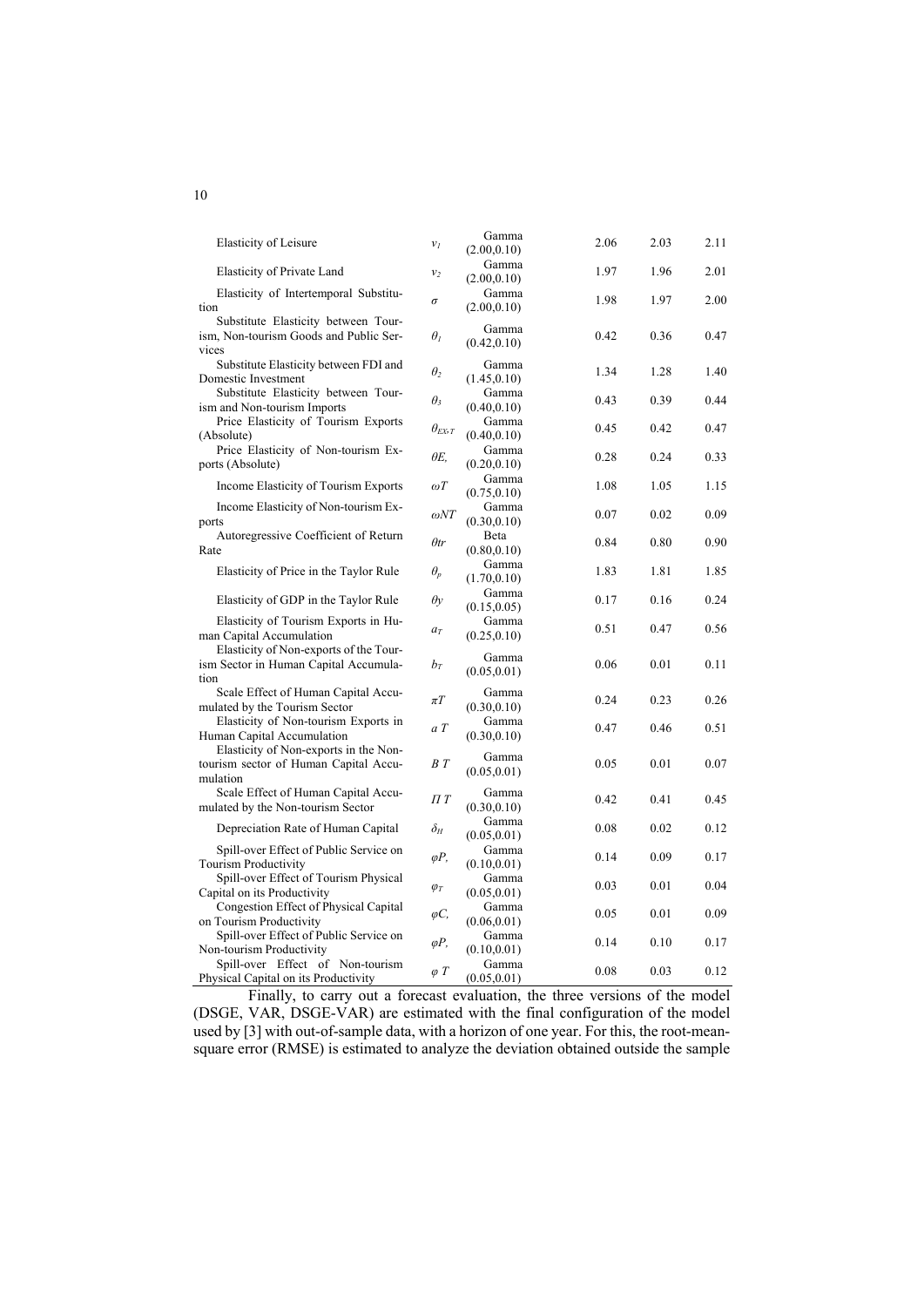by the BKPU filter. Table 6 shows the RMSE results obtained from the posterior distributions by the different models estimated by the Classical Kalman Filter and Bayesian Kalman Filter with Prior Update, respectively. These results also show greater precision of the new proposed Kalman filter with out-of-sample data, and also improve the precision shown in previous works that performed a forecast evaluation with out-ofsample data [4]. These simulations with out-of-sample data obtain robust and stable precision results, which would rule out possible parameter misspecification estimated by the new Kalman filter used (BKPU), a concern shown by previous works [3]. It also shows an improvement in precision results compared to other filters used by recent works such as the central difference Kalman filter [1,3] and Quadratic Kalman filter [6]. Finally, the average run time of the Classical Kalman Filter for this estimate with data outside the sample is 0.23 minutes, while the same estimate is made by the BKPU method in a time of 0.11 minutes. **Table 6.** Prior and Posterior Distributions

|                                          | <b>Table 6.</b> Prior and Posterior Distributions |        |        |        |  |  |  |
|------------------------------------------|---------------------------------------------------|--------|--------|--------|--|--|--|
|                                          | Classical Kalman Filter                           |        |        |        |  |  |  |
|                                          | 201804                                            |        |        |        |  |  |  |
| <b>DSGE</b>                              | 0.78                                              | 0.82   | 0.84   | 0.88   |  |  |  |
| VAR                                      | 0.85                                              | 0.88   | 0.92   | 0.96   |  |  |  |
| <b>DSGE</b>                              |                                                   |        |        |        |  |  |  |
| -VAR                                     | 0.74                                              | 0.75   | 0.78   | 0.82   |  |  |  |
| Bayesian Kalman Filter with Prior Update |                                                   |        |        |        |  |  |  |
|                                          | 2018O1                                            | 201802 | 201803 | 201804 |  |  |  |
| <b>DSGE</b>                              | 0.43                                              | 0.44   | 0.47   | 0.48   |  |  |  |
| <b>VAR</b>                               | 0.52                                              | 0.52   | 0.53   | 0.55   |  |  |  |
| <b>DSGE</b>                              |                                                   |        |        |        |  |  |  |
| -VAR                                     | 0.38                                              | 0.41   | 0.41   | 0.43   |  |  |  |

|  |  |  |  | <b>I able 6.</b> Prior and Posterior Distributions |  |
|--|--|--|--|----------------------------------------------------|--|
|  |  |  |  |                                                    |  |

#### **4. Conclusions**

This research provides an additional simulation procedure for the estimation of DSGE and VAR models. It is demonstrated that, when properly adjusted to DSGE and VAR models, the BKPU technique is more robust than other commonly used algorithms, such as the Classical Kalman Filter. After a comparison of simulations with these two Kalman filters carried out successfully on three scenarios of a medium-scale Keynesian DSGE model, our results reveal high robustness of the BKPU algorithm for small samples with irregular data and possible cases of statistical misspecification, which has been a matter of concern shown by the literature in the DSGE and VAR model estimation. The results obtained in our research are valid both for the RMSE results as a criterion for out-of-sample data and for the marginal data density as a criterion to measure the fit of the in-sample models. Given the high accuracy shown by this new algorithm, this study also implies an improvement in the optimization of the calculation of macroeconomic forecasts, since it is not necessary to use any available resources or to carry out an extensive specification of the DSGE models. In addition, our research provides an important contribution to the literature on the tourism sector through a DSGE model, both in the estimation of the prior and posterior distribution. In this model, we analyse the effect of stock price volatility, systemic risk, and tourism productivity in the tourism economy. The estimation results reveal that a 10% increase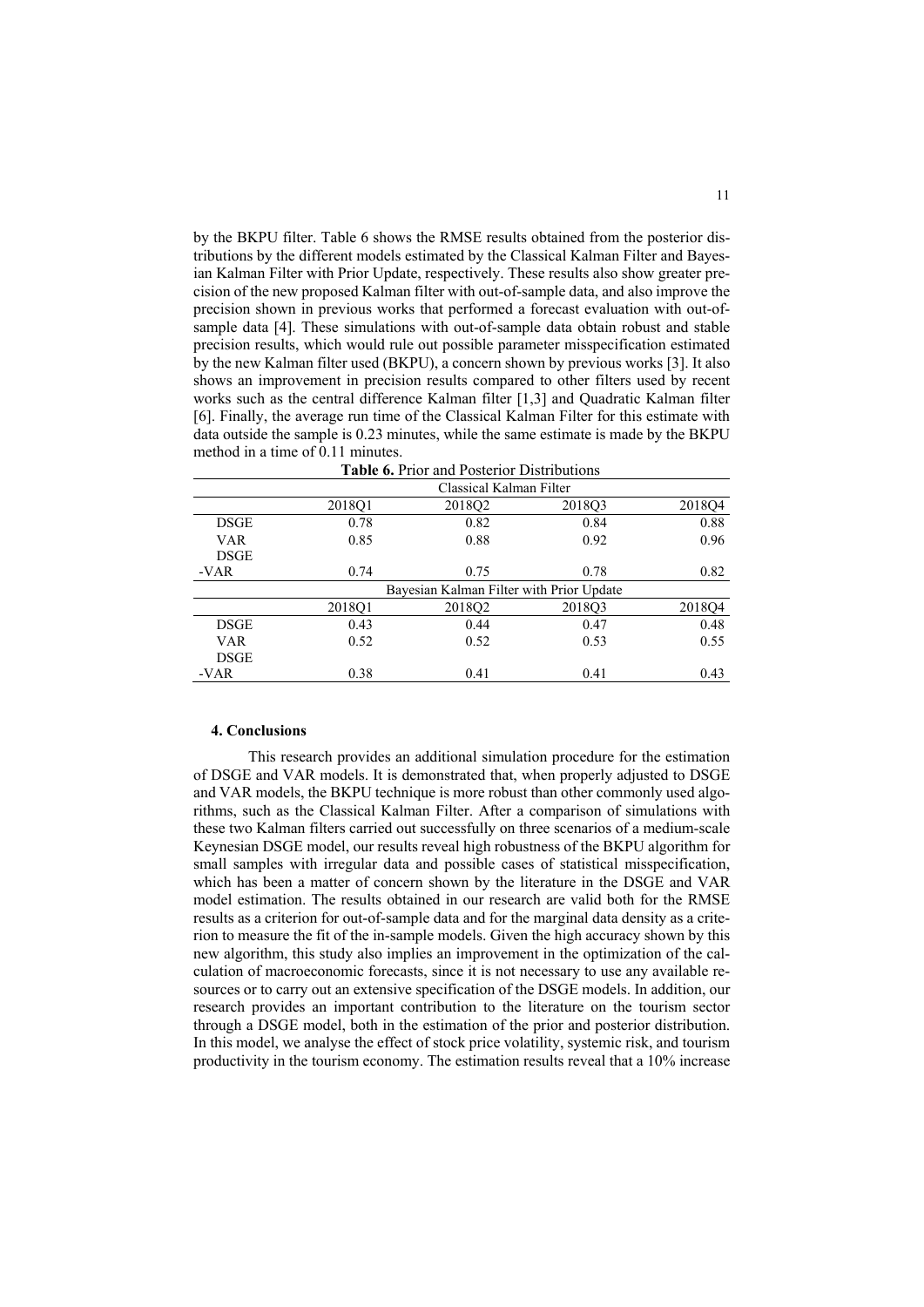in tourism productivity can improve the value-added of the tourism sector by 1.15% and increase GDP growth by about 0.74%. Given that Spain is an important tourism country, any increase in tourism development will increase GDP by a considerable proportion. Likewise, whereas an increase in tourism productivity leads to a rise in tourism prices, an increase in tourism consumption, and, in theory, a drop in tourism investment, the positive effect on other sectors produces different consequences. Furthermore, the estimation results also reveal that a 10% increase in systemic risk decreases the valueadded of the tourism sector by 1.04%, in turn declining GDP growth by approximately 1.06%. Considering that one of the main sources of income in Spain is derived from the tourism sector, it is very important to consider the systemic risk, which is caused by the failure in payments by one or more members of the market system. This can lead to a generalized market collapse, particularly affecting companies in the tourism industry. Lastly, we observe a slight increase in non-tourist exports, but a small fall in consumption of these non-tourist products and a more persistent decline in investment in our Tourism productivity model.

Furthermore, the accuracy results show how the extended DSGE-VAR model is better than the previous DSGE model in the analysed country, both in the estimation of the prior and posterior distribution. These results show the higher stability provided by the DSGE-VAR model compared to the others, especially in comparison to the deviations obtained for three settings. The results of the new Kalman filter with prior updates improve the results of the classical Kalman filter, as well as improve the accuracy results shown in previous works, even when dealing with small and irregular samples like the one used in the present study. It would be an interesting idea as future research to compare this new Kalman application to another economic and finance in order to check the superiority shown in DSGE models.

In summary, this study offers a significant opportunity to contribute to the field of macroeconomic analysis, since the results obtained have important implications for public institutions and other interest groups. A policymaker is usually only really interested in a restricted number of available resources when making a macroeconomic forecast, based only on the variables of interest, an issue that our model has introduced by improving the optimization of macroeconomic forecast calculations. In addition, the BKPU technique can be extended to a wide variety of problems for which the Classical Kalman Filter has been previously applied. For instance, the study of the transmission of monetary policy shocks across economic areas and the tourism sector, the construction of measures of core inflation, and the natural rate of unemployment in country settings. Therefore, our study has relevant implications for monetary policy since the exchange rate, tourism stock prices and tourism productivity have a significant impact on the business cycle.

#### **References**

1. Aruoba, S.B., Cuba-Borda, P., Higa-Flores, K., Schorfheide, F., Villalvazo, S. (2020). Piecewise-Linear Approximations and Filtering for DSGE Models with Occasionally Binding Constraints. International Finance Discussion Papers 1272.

2. Martínez-Martín, J., Morris, R., Onorante, L., Piersanti, F.M. (2019). Merging structural and reduced-form models for forecasting: opening the DSGE-VAR box. ECB Working Papers, No 2335.